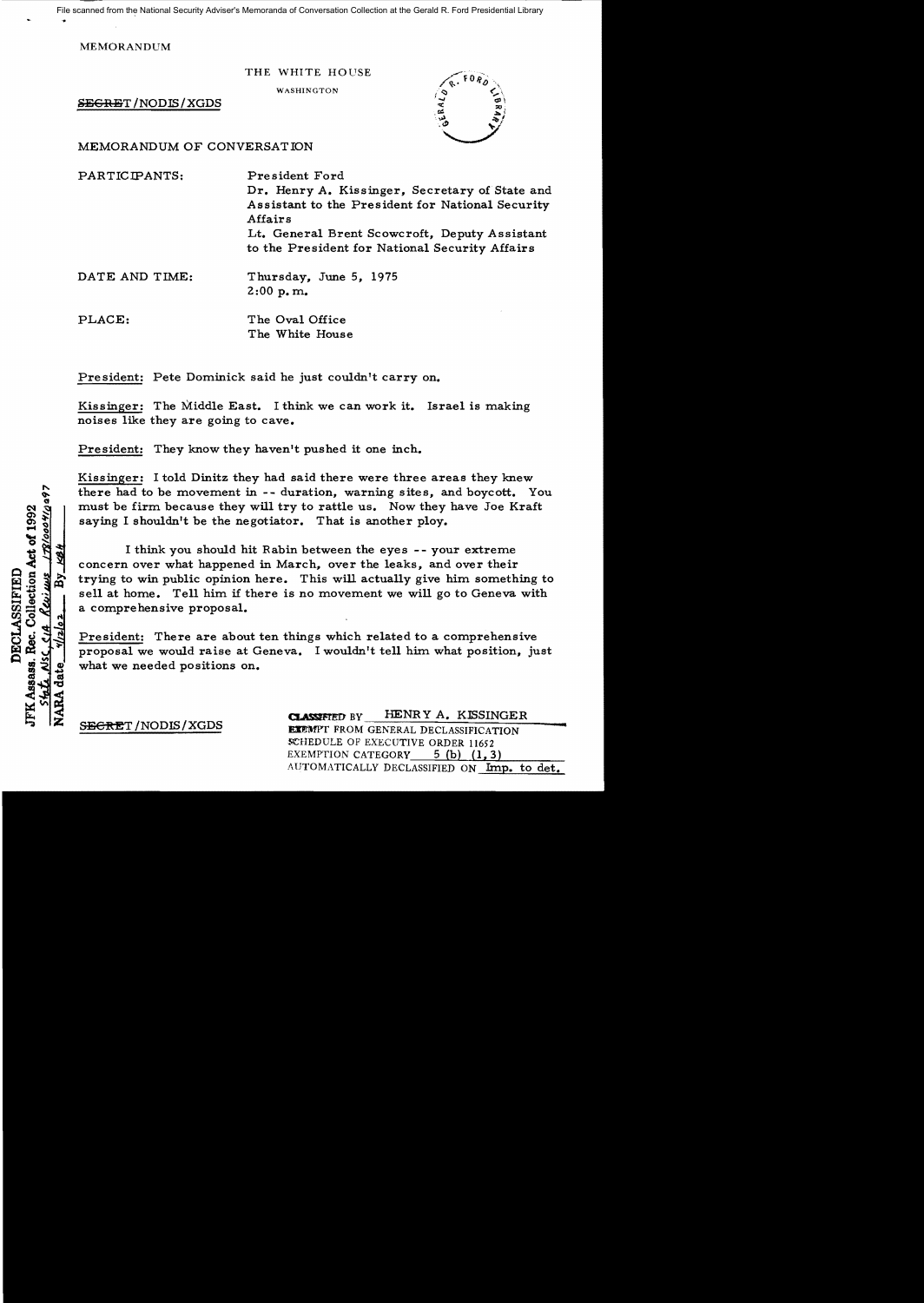## $\overline{\text{SEGRBT}}$  /NODIS/XGDS  $2.$

Kissinger: You could suggest that he and I work out something that Israel can support. I will then try to move him toward the Egyptian positions without telling him about them. Then you tell him to go home and see if he can sell it to the Cabinet, and if he can, I will go to Egypt to sell it. If you give it as an Egyptian proposal, they will play it as Egyptian-American collusion.

Pre sident: This would be while he is here.

Kissinger: In between your meetings with him. I will tell him he has got to go East of the passes and have an unbroken line to the oil fields. I don't know how to work the duration -- probably we can bargain. On the warning stations, I would leave the manning of them open. If they offer American manning, we can say we have to run it by the Egyptians. Then he would run this past the, Cabinet and I would go out a week later. We'd get it done before the Soviet Union and Syria get set.

I think you have got to show you are determined and won't tolerate a stalemate. My impression from Dinitz -- unless they are setting us up.... I asked Bryce Harlow what kind of flak we would take in a confrontation. He said "Go on television to explain. it and you would get overwhelm. ing support." I think you can get an agreement, based on your Salzburg meetings.

President: It would put some meat on the bones.

Kissinger: I think this is the way we can do it.

President: I liked the Gromyko comment about how cumbersome democracy is in foreign policy.

Kissinger: My strong recommendation is to keep the Rabin dinner as much a working dinner as possible -- even if it hurts Max Fisher's feelings. The essence of a working dinner is that it's only the Executive Branch plus some from. Congress.

President: Okay -- about 32. No Jewish leaders.

Kissinger: Rabin will want an assurance that you won't press him. on Syria and at Geneva.

President: We can't promise that.



SECRET / NODIS / XGDS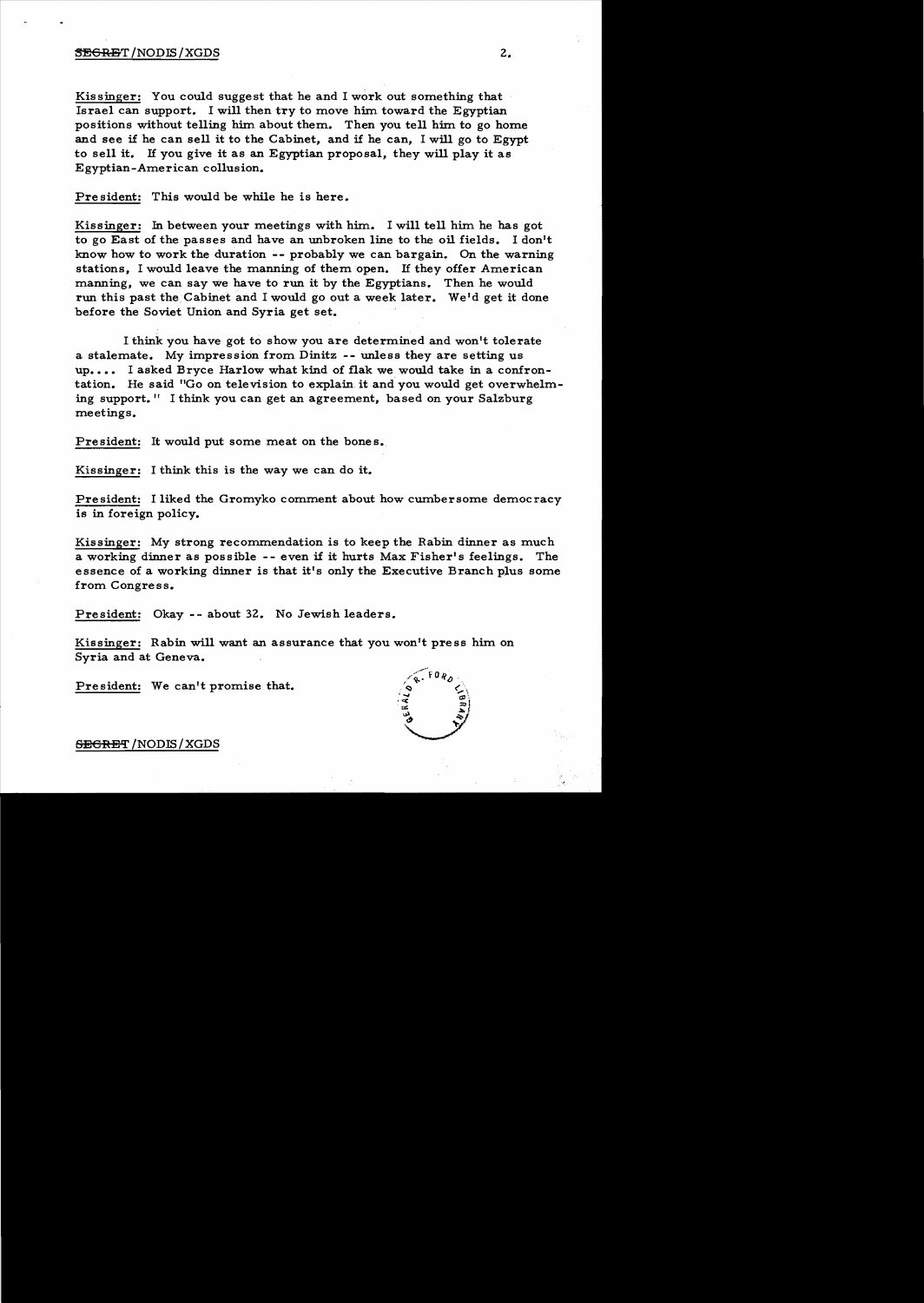## SECRET/NODIS/XGDS 3.

Kissinger: They will say they would be pressed at Geneva anyway, so why make a deal before hand? You could say we do it to defuse the Soviets ....

One other point on Soviet intercepts. The Vice President wants to get it out. We would have an explosion, and arguments about why we are having detente with an outfit like this -- and we are doing it with the Soviet Union also.

President: There are two problems. His commission insists there be something in the report.

Kissinger: That is the Vice President insisting, not the commission.

President: Then it is a matter of classification and we can decide whether or not to declas sify it.

They can't tell our methods in the report -- and the defector statement is. In a classified report, the truth would be told.

Kissinger: The Vice President has to be slowed down on this. This would be bad from a foreign policy and political point of view. It is not necessary for you to intervene at this point.

[Discussion of the classification of the Rockefeller Report and what has been going on.

President: I am concerned at Church trying to sensationalize by focusing on the assassinations. From what I am told, we made some clumsy attempts. From what I see, if he pushes it, it could make Kennedy look bad. But at the same time, it is so clumsy that it makes CIA look bad.

Kissinger: I don't think you should do it. You could let Church push you into it -- say it happened 15 years ago and why go back.

President: No, I wouldn't get into it.

Kissinger: I think if everything were known, Kennedy and Johnson did far more than Nixon did. Bill Sullivan told me the things the Kennedys did with the FBI that aren't to be believed. I think you could say it could not happen now.

President: You have to be careful because Church could write it into law.

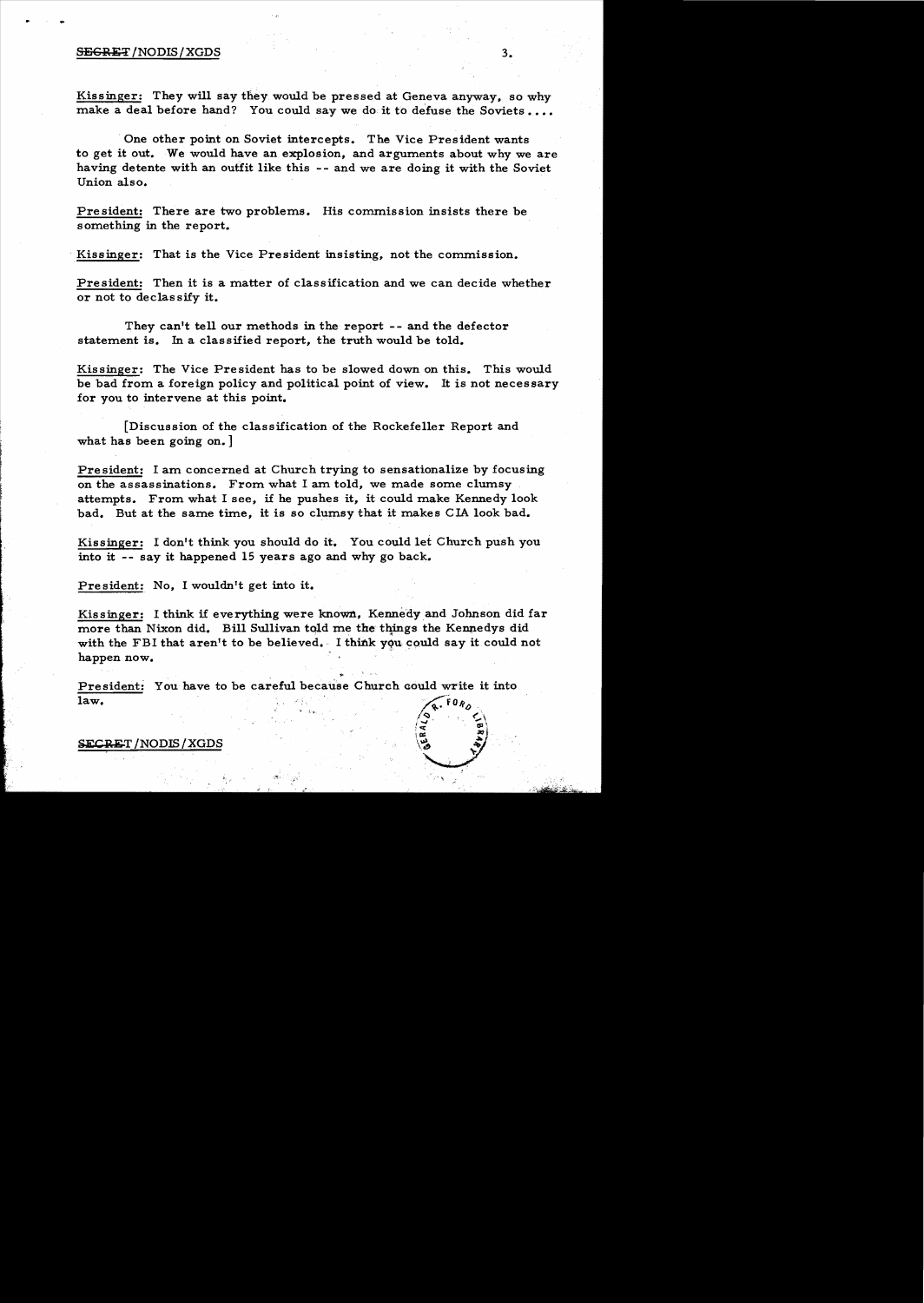## SECRET/NODIS/XGDS 4.

 $\bullet$  .  $\bullet$  .  $\bullet$  .  $\bullet$ 

Kissinger: Not since I have been here has there been anything even thought of. There was the killing of the Chilean Chief of Staff, but we had dissociated from that group when we heard they were plotting to kidnap him.

This is sort of a phenomenon of the Kennedys.

Scowcroft: You will get the assassination data.

Pre sident: I will say I got it, I have looked at it, it was 15 years ago, and I don't think we should go back. If I start leaking it, Kennedy will be a martyr.

Kissinger: I think it's best to cover up a little for Kennedy,

President: I am not going to second guess my predecessors. If Church wants to, let him. The Kennedys will get him.

That Safire article was fascinating.

Kissinger: Your pardon is looking better and better. It looks of a piece with the Mayaguez, etc., of your acting decisively and doing what is right whether it is popular or not.

..



## SECRET /NODIS/XGDS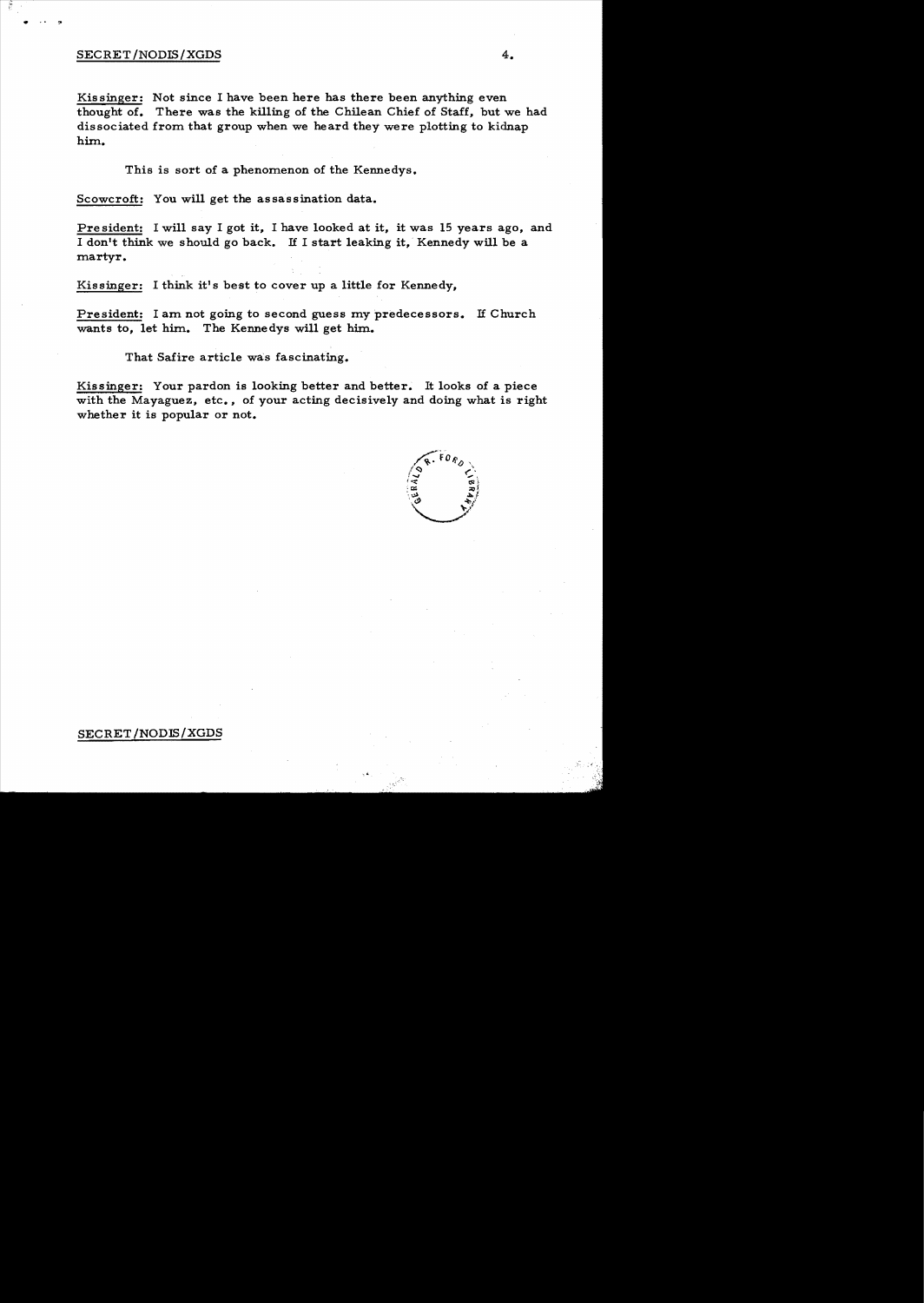Fat pest who and in zugin pra.

 $1116$  5 June 75  $\bigvee$ 

P. Petit Dominich said la prot mildret carry me K. Two things directed to do was. ME Strich we can conchit, I washing worses like thing quing the wants P Thy hum they haven't probat as i wich K & (tel to Dirity they land said this use 3 awas they kular than the le moment in - construi warning sitts, they with you must be fina because they will Ty to cultile no. There they have for Right saying dobutter have caget tout another play. I think eyem should lit labin but a byps- your externe include ever thank, and leaks, some this typy to win got yours, this will actually no averyant ma initel ports comerce sorp. proposal.) P Than as about 10 things which whatse to comp. Joyan un could verthenous buring. Derouldn't all his what pretion, just what we would peatroin on. K ) on could sing jest head work out something Jaun portre d'ailleton to transformation tout Eproport, they will play it as E-US collection. P. Times availed be celebral bina fine. K In but, you betap w/ lime. I will him be get go ER passes to lance windration hier to one. Dan't him how to work a druation - proverly bougain. On assimy stations, Devoill leurs marining pour. If they often US browning ut say one front to un it by c E. Than the unsthis parte commet + frombly out a work later - petit dans hegause SU+ Syria part est Admots a seltement. M'ungurin from Directz-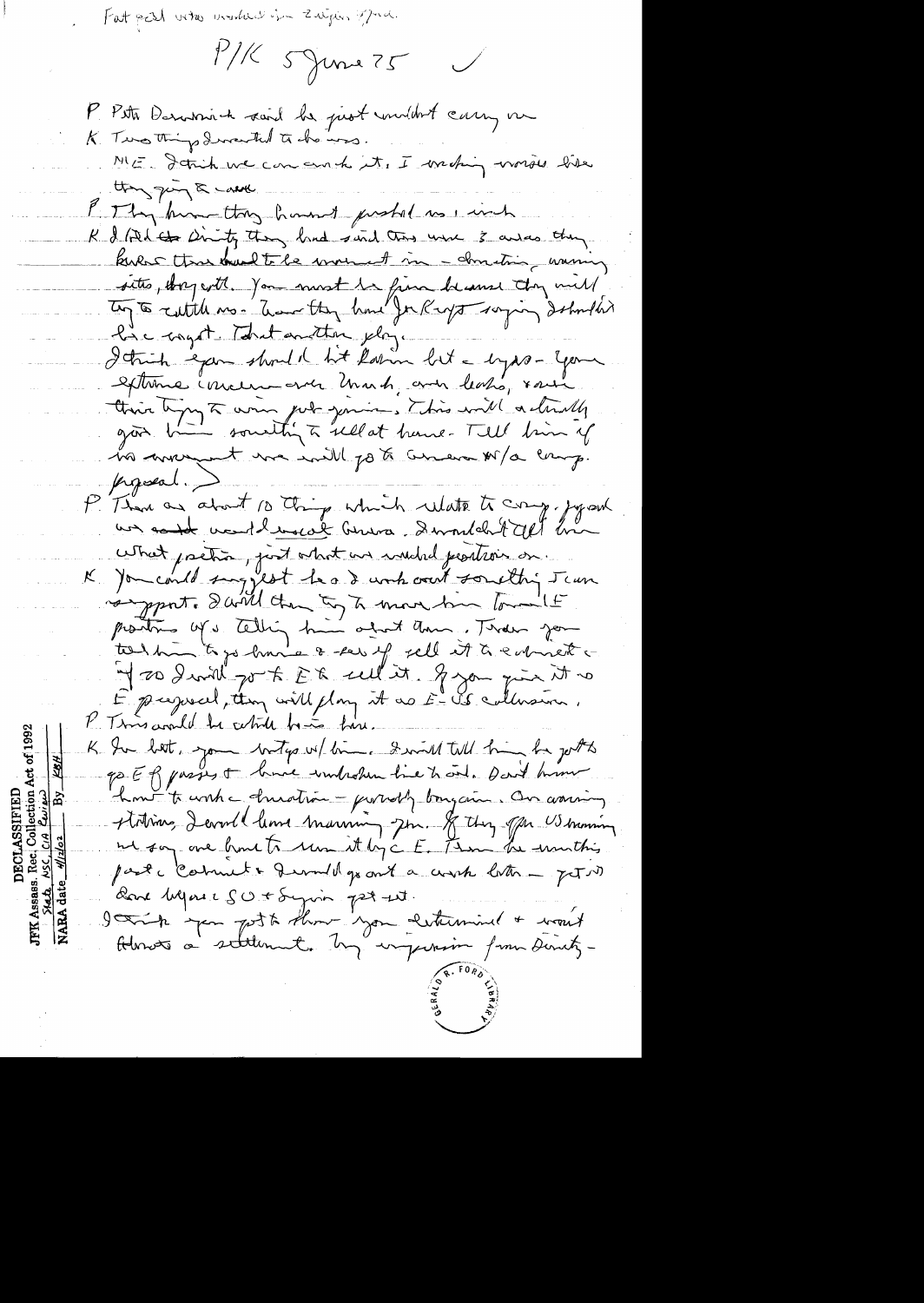concless thoughthing was worked to Sachethe conjuntation, As said go on the to explain it & give unille pet au nobelising sur post. Situate you can quit P. Simila put soul médaie bones & I think this is compose can lost. P I bitre compte comment in obort hour combinence und a constany domen as gossible - error if it hunts Unax Esotion fishing. The essence of careting during is only exec brough flow Cong. P 9C-about 32. No Jemish Centrs. K. Retou will want acousance you want pess times Syria & at Flowa. P. Warcan't promon that K. They will son they be presed at Century way so why make Drelloparhonde Journald son it to dynas & Source One other print - on Soo intercepts. U/ worts to get it out. We would have on xplain, arguments about why we having disturbo w/on anifest libettis, and weareching it in 's vales.<br>P. Than one 2 posts. Donne consists time he southing in upset K That is Up mounting, note cross P. Then into motter of chaspeating & in can dicite whather s with declarably it. They carrie tillam invitatte in a report - and dypta stiturent is. In aux classified uport, the Couch could betall.<br>R The UP tooth be stormed demn an This. This would be look franca EP + pol. point of work. # It is not a numeroy for you to intervine at this pont. (Disimsion Jc Mossificating Rock Report